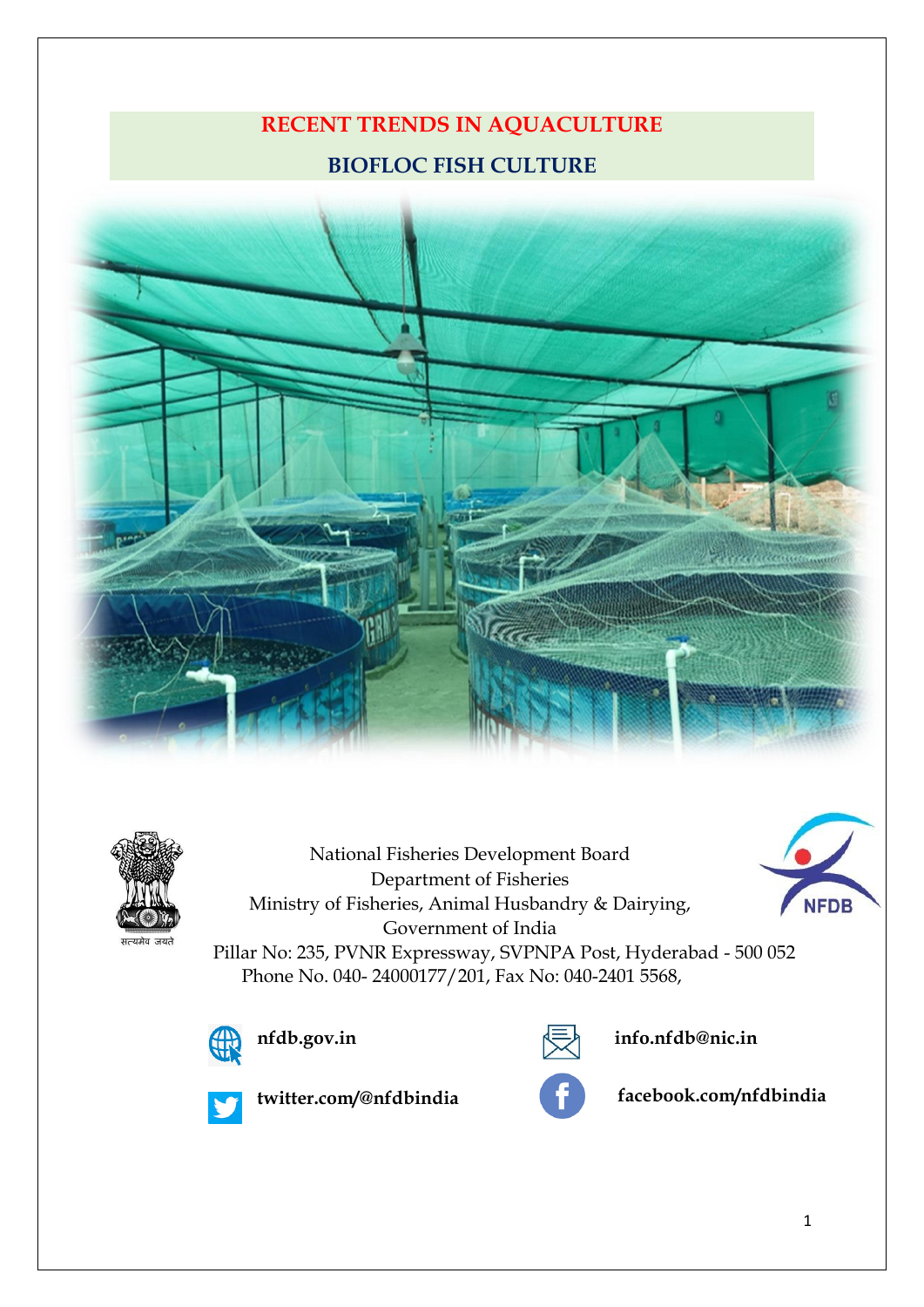### **Introduction**

The global population is expected to reach 9.6 billion by Yr. 2050 and as the demand

for animal protein is increasing year by year it is a challenge to provide quality protein by safeguarding its natural resources for future generations. In this context, aquaculture plays a key role in promoting health by providing animal protein as well as generating employment and economic growth.



Biofloc Technology (BFT) is considered as new

"blue revolution" since nutrients can be continuously recycled and reused in the culture medium, benefited by the minimum or zero-water exchange. BFT is an environment friendly aquaculture technique based on *in-situ* microorganism production. Biofloc is the suspended growth in ponds/tanks which is the aggregates of living and dead particulate organic matter, phytoplankton, bacteria and grazers of the bacteria. It is the utilization of microbial processes within the pond/tank itself to provide food resources for cultured organism while at the same time acts as a water treatment remedy. Thus, this system is also called as active suspension ponds or heterotrophic ponds or even green soup ponds**.**

#### **How BFT works?**

- $\checkmark$  Biofloc system is a wastewater treatment which has gained vital importance as an approach in aquaculture.
- $\checkmark$  The principle of the technique is to maintain the higher C-N ratio by adding carbohydrate source and the water quality is improved through the production of high quality single cell microbial protein
- $\checkmark$  In such condition, heterotrophic microbial growth occurs which assimilates the nitrogenous waste that can be exploited by the cultured species as a feed and also works as bioreactor controlling of water quality.
- $\checkmark$  Immobilization of toxic nitrogen species occurs more rapidly in biofloc because of the growth rate and microbial production per unit substrate of heterotrophs are ten-times greater than that of the autotrophic nitrifying bacteria.
- $\checkmark$  This technology is based on the principle of flocculation within the system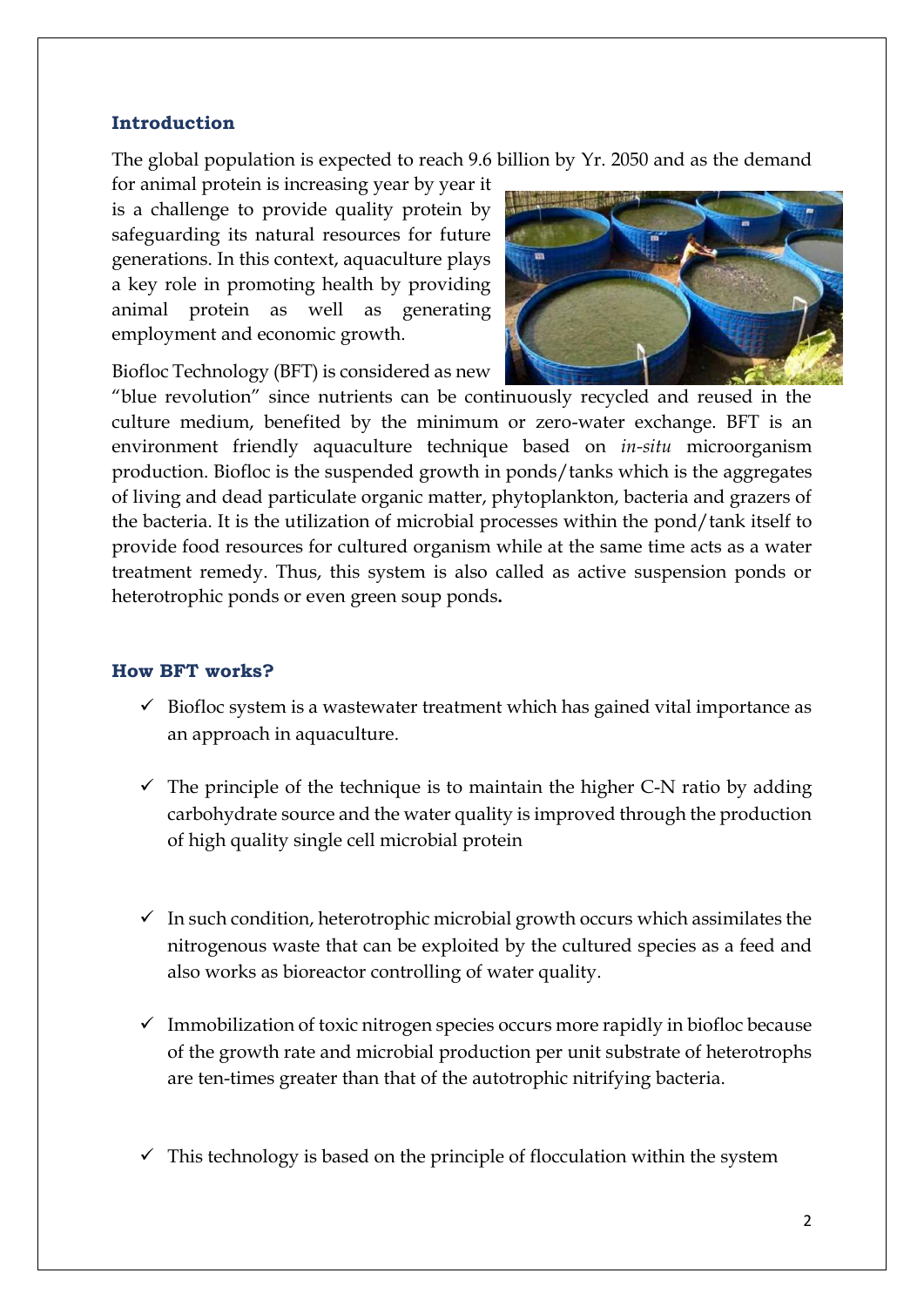#### **Composition and Nutritional Value of Biofloc**

Biofloc is a heterogeneous aggregate of suspended particles and variety of microorganisms associated with extracellular polymeric substances. It is composed of microorganisms such as bacteria, algae, fungi, invertebrates and detritus, etc.

It is a protein rich live feed formed as a result of conversion of unused feed and excreta into a natural food in a culture system on exposure to sunlight and vigorous aeration.

Each floc is held together in a loose matrix of mucus that is secreted by bacteria and bound by filamentous microorganisms or electrostatic attraction. Large flocs can be seen with the naked eye, but most of them are microscopic. Floc size range from 50 – 200 micron.



A good nutritional value is found in Biofloc. The dry weight protein ranges from 25 – 50%, fat ranges 0.5 – 15%. It is a good source of vitamins and minerals, particularly phosphorous. It has an effect similar to probiotics. The dried biofloc is proposed as an ingredient to replace the fishmeal or soybean in the feed.

## **Advantage of BFT**

- $\triangleright$  Eco-friendly culture system.
- $\triangleright$  It reduces environmental impact.
- $\triangleright$  Judicial use of land and water
- $\triangleright$  Limited or zero water exchange system
- $\triangleright$  Higher productivity (It enhances survival rate, growth performance, better feed conversion in the culture systems of fish).
- $\triangleright$  Higher biosecurity.
- $\triangleright$  Reduces water pollution and mitigate the risk of introduction and spread of pathogens
- $\triangleright$  It reduces utilization of protein rich feed and cost of standard feed.
- It reduces the pressure on capture fisheries *i.e.,* use of cheaper food fish and trash fish for fish feed formulation.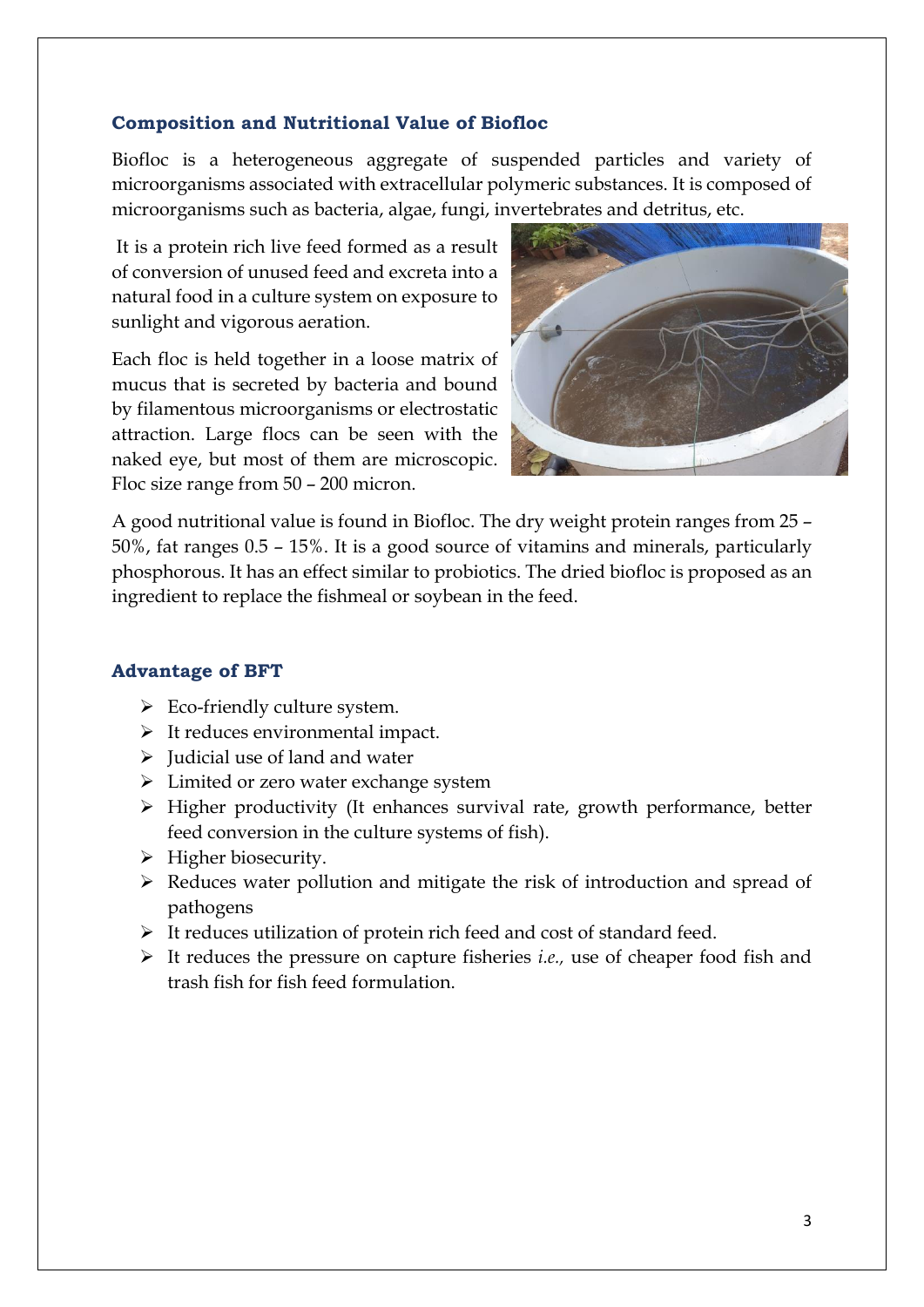#### **Species suitable for Biofloc Culture**

#### **Major cultivable fish species in BFT**

A basic factor in designing a biofloc system is the species to be cultured. Biofloc system works best with species that are able to derive some nutritional benefits from the direct consumption of floc. Biofloc system is most suitable for species that can tolerate high solids concentration in water and are generally tolerant of poor water quality. Some of the species that are suitable for BFT are:

- Air breathing fish like Singhi (*Heteropneustes fossilis*), Magur (*Clarias batrachus*), Pabda (*Ompok pabda*), Anabas/Koi (*Anabas testudineus*), Pangasius (*Pangasianodan hypophthalmus*)
- Non air-breathing fishes like Common Carp (*Cyprinus carpio*), Rohu (*Labeo rohita*), Tilapia (*Oreochromis niloticus*), Milkfish (*Chanos chanos*)
- Shellfishes like Vannamei (*Litopenaeus vannamei*) and Tiger Shrimp (*Penaeus monodon*)

#### **How to Prepare the Inoculum?**

#### **Method 1:**

For 15000 Litres of fresh water 150 Litres of inoculum is required for the floc development

#### **Step 1**

Take clean tub/can with 150 Litres of water and continue vigorous aeration

#### **Step 2**

Add 3 Kg of pond soil

#### **+**

1.5 gm of Ammonium sulphate /Urea

**+**

30 gm of carbon source (Jagerry /Wheat flour /Tapioca flour)

#### **Step 3**

Mix it well with water in tub and provide adequate aeration

#### **Step 4**

The inoculum will be ready after 24-48 hrs and it can be transferred to main tank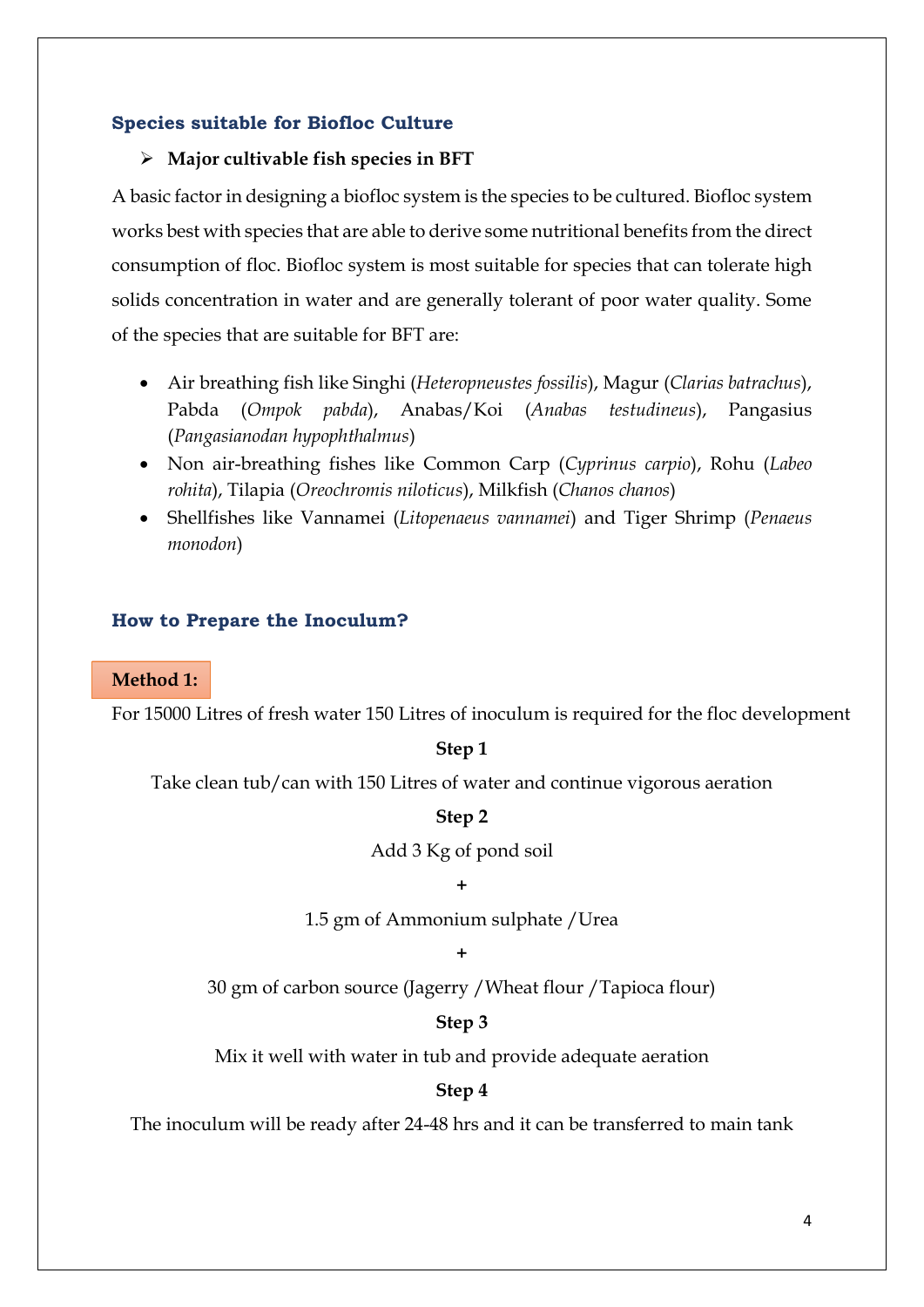- Daily addition of carbon source is required for the development of floc. For every 1 kg of feed given (with 25 % of crude protein), 600 gm of carbon source is to be added to the system to maintain C: N of 10:1.
- Once the floc volume reaches 15-20ml further addition of carbon source is not required

**Method II:**

## **Step 1**

Take clean tub/can with 130 Litres of water and continue vigorous aeration

**Step 2**

Add 20 Litres of pond water/RAS water (before filtration)

30 gm of carbon source (Jagerry /Wheat flour /Tapioca flour)

+

+

10 gm of probiotic (with *Bacilus* Sp., *Aspergilus* Sp. etc with a total concentration of  $10x10<sup>9</sup>$  CFU/gm)

Follow the remaining steps as mentioned in **method 1**

**\*NB: Well developed inoculum will be turbid with foam on the water surface (Ideal Volume of Floc in Imhoff cone for shrimp is 10-15 ml/L and for Fish 25-35 ml/L)**





**Floc volume measurement with Imhoff cone**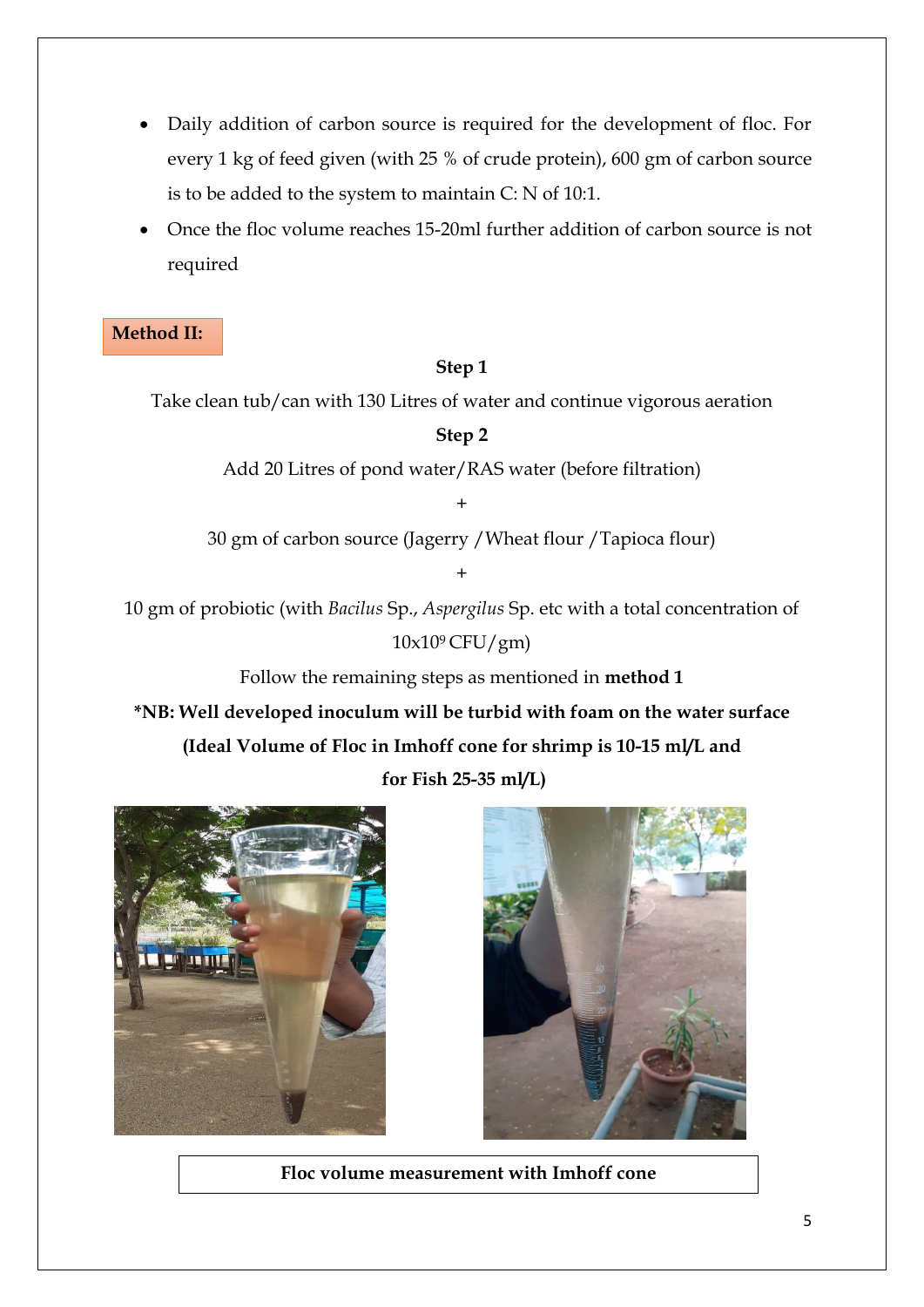| S.No           | Component                               | Details                                                                                                                                                                           |
|----------------|-----------------------------------------|-----------------------------------------------------------------------------------------------------------------------------------------------------------------------------------|
| $\mathbf{1}$   | Area for 7 tanks                        | $200 \text{ m}^2$                                                                                                                                                                 |
| $\overline{2}$ | <b>Biofloc Tank size</b>                | 4 metre diameter and 1.5 meter height (1.20 m water                                                                                                                               |
|                |                                         | depth)                                                                                                                                                                            |
| 3              | Water holding capacity of<br>each tank  | 15,000 Litres capacity                                                                                                                                                            |
| $\overline{4}$ | Water quality parameters                | Dissolved Oxygen-5mg/L, Temparature-26-34°C,<br>pH-7.5 to 8, TDS-600ppm, Floc density-25-40 mg/l,<br>Ammonia-0.5 ppm, Nitrite-0.3 ppm, Nitrate-150<br>ppm, Alkalinity-120-280 ppm |
| 5              | Tanks Made-up of                        | Tarpaulin/Fibre/HDPE                                                                                                                                                              |
| 6              | Stocking density                        | 100 nos/m <sup>3</sup> (1000 no.s per 15,000 litres tank -<br>depending on species)                                                                                               |
| $\overline{7}$ | Species cultured                        | GIFT Tilapia (Oreochromis niloticus)                                                                                                                                              |
| 8              | Survival (%)                            | 80                                                                                                                                                                                |
| 9              | Type of feed to be used                 | floating pellet feed                                                                                                                                                              |
| 10             | % of feed                               | 2-3% per Average Body weight                                                                                                                                                      |
| 11             | Feeding frequency                       | 4 times early stage, later 2 times per day                                                                                                                                        |
| 12             | <b>FCR</b>                              | 1:1.2                                                                                                                                                                             |
| 13             | Duration of culture                     | 6 months                                                                                                                                                                          |
| 14             | Size/weight<br>of<br>the<br>species(gm) | 500 gm average weight                                                                                                                                                             |
| 15             | No. of crops per year                   | $\overline{2}$                                                                                                                                                                    |
| 16             | Production                              | 4.2 Tonnes per crop (600kg per tank per crop)                                                                                                                                     |
| 17             | Farm gate price(Rs)                     | 130/- kg fish                                                                                                                                                                     |
| 18             | Capital cost                            | 6.00 Lakhs                                                                                                                                                                        |
| 19             | Input cost                              | 1.5 lakhs per one crop                                                                                                                                                            |
| 20             | Total project cost                      | 7.5 lakh                                                                                                                                                                          |

# **Technical Specifications- 100 m3 (7 Tanks)**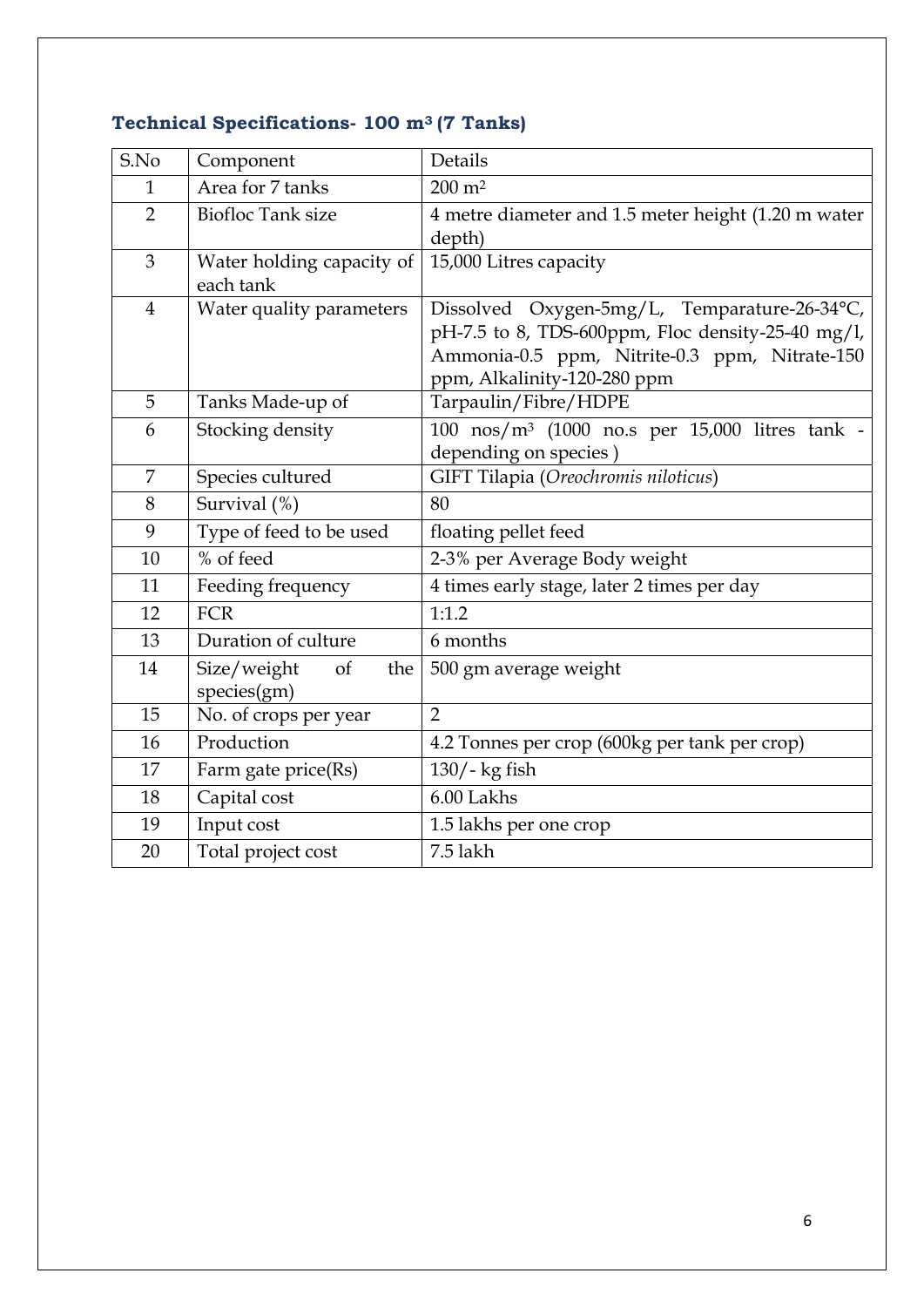| S.No                                                   | Component                         | <b>Nos</b>     | Cost<br>(Rs) | <b>Total</b><br>(Rs in lakhs) |  |  |
|--------------------------------------------------------|-----------------------------------|----------------|--------------|-------------------------------|--|--|
|                                                        | Capital cost                      |                |              |                               |  |  |
| $\mathbf{1}$                                           | Setup of Tarpaulin/Fibre          | 7              | 25,000       | 1.75                          |  |  |
|                                                        | tanks(15,000 Litres capacity)     |                |              |                               |  |  |
| $\overline{2}$                                         | Shed material and accessories     | 200            | 120000       | 1.20                          |  |  |
|                                                        | fixing charges                    | m <sup>2</sup> |              |                               |  |  |
| 3                                                      | Water supply borewell(3HP)        | 1              | 100000       | 1.00                          |  |  |
| $\overline{4}$                                         | PVC pipe fittings for air, water  | LS             | 75000        | 0.75                          |  |  |
|                                                        | flow                              |                |              |                               |  |  |
| 5                                                      | Nets and accessories              | 5              | 3000         | 0.15                          |  |  |
| 6                                                      | One Blower (1 HP), Air stones and | 1              | 30000        | 0.30                          |  |  |
|                                                        | other accessories                 |                |              |                               |  |  |
| 7                                                      | Electrification                   | LS             | 10000        | 0.10                          |  |  |
| 8                                                      | Power generator(2 KVA)            | 1              | 45000        | 0.45                          |  |  |
| 9                                                      | Weighing balance                  | 1              | 5000         | 0.10                          |  |  |
| 10                                                     | Miscellaneous expenses            |                |              | 0.20                          |  |  |
| <b>Total Capital Cost</b>                              |                                   |                |              | 6.00                          |  |  |
| *Input cost for one crop                               |                                   |                |              |                               |  |  |
| Seed cost, Feed cost, Probiotics, Test kits etc.<br>11 |                                   |                | 1.50         |                               |  |  |
| Total Input cost (per one crop)                        |                                   |                |              | 1.50                          |  |  |
|                                                        | <b>Grand Total</b><br>7.50        |                |              |                               |  |  |

# **Cost Estimates of Biofloc Unit with 7 Tanks**

\*input cost may vary depending on stocking density

# **Economic feasibility (one crop) from 7 Tanks**

| S <sub>1</sub> | <b>Components</b>                                       | <b>Amount (Rs in lakhs)</b> |  |
|----------------|---------------------------------------------------------|-----------------------------|--|
| $\mathbf{1}$   | Capital Cost                                            | 6.00                        |  |
| $\overline{2}$ | <b>Operational Cost</b>                                 | 1.50                        |  |
| 3              | <b>Total project Cost</b>                               | 7.50                        |  |
| $\overline{4}$ | Gross income per crop                                   | 5.46                        |  |
|                | Gross income at the end of one crop after deducting the | 3.96                        |  |
| 5              | recurring cost for the 2 <sup>nd</sup> crop             |                             |  |
| 6              | Gross income from the 2 <sup>nd</sup> crop              | 5.46                        |  |
| 7              | Gross income at the end of 2 <sup>nd</sup> crop         | 9.42                        |  |
| 8              | Depreciation/maintenance @15% of capital cost           | 0.975                       |  |
| 9              | Interest @ 12% of TPC                                   | 0.90                        |  |
| 10             | Repayment $@1/7th$ of the TPC                           | 1.07                        |  |
| 11             | Recurring cost for the next crop                        | 1.50                        |  |
|                | Net profit at the end of 2 <sup>nd</sup> crop           | 4.975                       |  |
| 12             | $9.42 - (0.975 + 0.9 + 1.07 + 1.50)$                    |                             |  |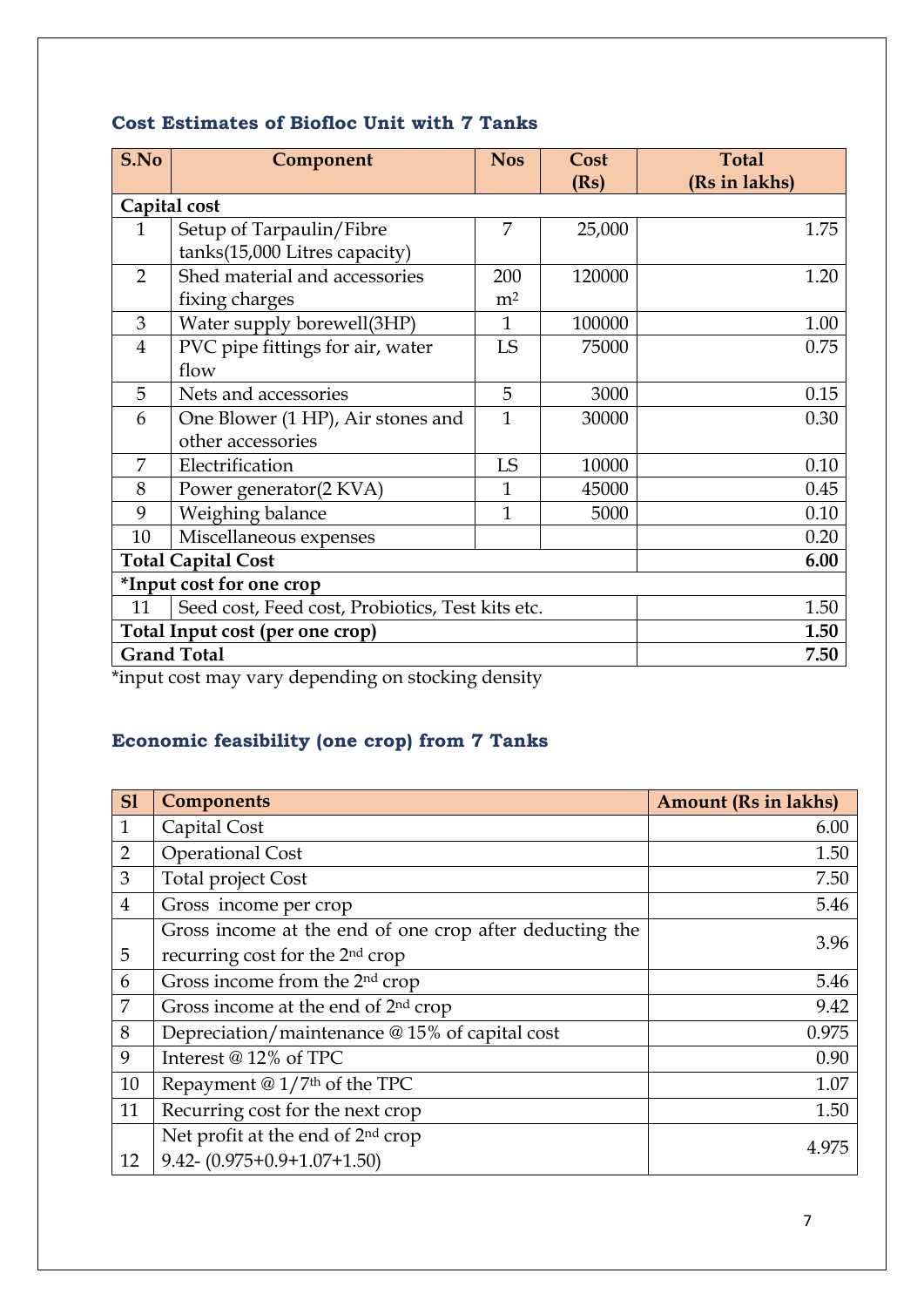## **Model Cost Calculation**

 **Model Capital Cost Break up for Biofloc with 50 tanks of 4m dia and 1.5 m height**

| S.No                                                         | <b>Component</b>                                          | <b>Nos</b>         | <b>Cost</b> | <b>Total</b>  |
|--------------------------------------------------------------|-----------------------------------------------------------|--------------------|-------------|---------------|
|                                                              |                                                           |                    | (Rs)        | (Rs in lakhs) |
|                                                              | <b>Capital cost</b>                                       |                    |             |               |
| $\mathbf{1}$                                                 | Setup of Tarpaulin/Fibre tanks(15,000<br>Litres capacity) | 50                 | 25,000      | 12.50         |
| $\overline{2}$                                               | Shed material and accessories fixing<br>charges           | $1600 \text{ m}^2$ | $600/m^2$   | 9.60          |
| $\overline{3}$                                               | Water supply bore well and pump (2)<br>nos. of 3 HP)      |                    | 150000      | 1.50          |
| $\overline{4}$                                               | PVC pipe fittings for air, water flow                     | LS                 | 550000      | 5.50          |
| 5                                                            | Nets and accessories                                      | 50                 | 3000/tank   | 1.50          |
| 6                                                            | Blower (1 HP), Air stones and other<br>accessories        | 8                  | 30000       | 2.40          |
| $\overline{7}$                                               | Electrification                                           | LS                 | 200000      | 2.00          |
| 8                                                            | Power generator(5 KVA)                                    | $\mathbf{1}$       | 150000      | 1.50          |
| 9                                                            | Miscellaneous expenses                                    |                    |             | 0.50          |
| <b>Sub Total</b>                                             |                                                           |                    |             | 35.50         |
|                                                              | *Input cost for one crop                                  |                    |             |               |
|                                                              | (*input cost may vary depending on stocking density)      |                    |             |               |
| 10                                                           | Seed @Rs.4/- for 50000                                    |                    |             | 2.00          |
| 11                                                           | Feed cost @Rs.30/kg for 24 T                              |                    |             | 7.20          |
| 12<br>Probiotics, carbon source, test kits, electricity etc. |                                                           |                    |             | 5.30          |
| Sub total                                                    |                                                           |                    |             | 14.50         |
| <b>Grand Total</b>                                           |                                                           |                    |             | 50.00         |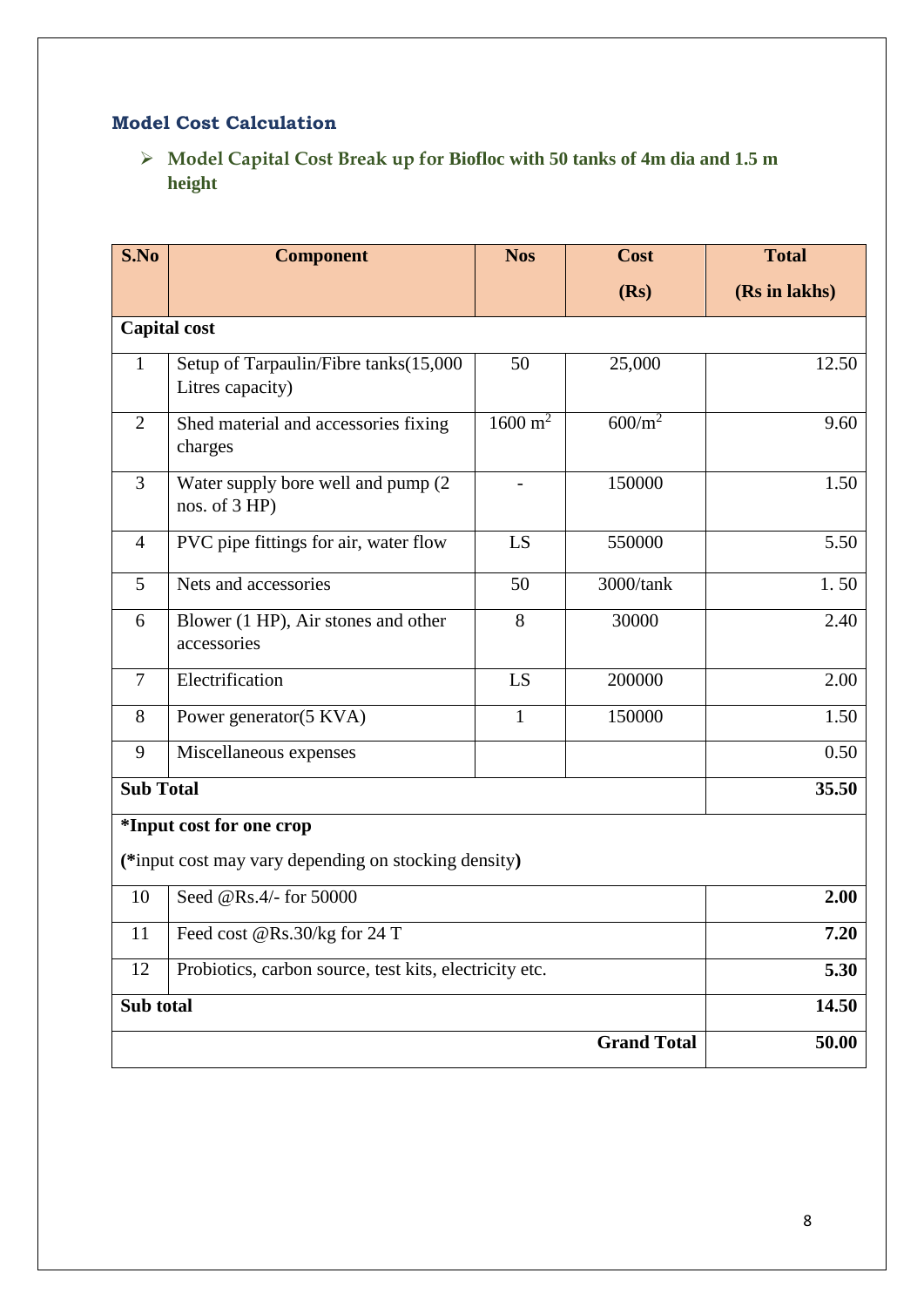# **Model Capital Cost Break up for Biofloc with 25 tanks of 4m dia and 1.5 height**

| S.No               | <b>Component</b>                                                                 | <b>Nos</b>        | Cost<br>(Rs) | <b>Total</b><br>(Rs in lakhs) |  |  |  |
|--------------------|----------------------------------------------------------------------------------|-------------------|--------------|-------------------------------|--|--|--|
|                    | <b>Capital</b> cost                                                              |                   |              |                               |  |  |  |
|                    |                                                                                  |                   |              |                               |  |  |  |
| $\mathbf{1}$       | Setup of Tarpaulin/Fibre<br>$tanks(15,000$ Litres capacity)                      | 25                | 25,000       | 6.25                          |  |  |  |
| $\overline{2}$     | Shed material and accessories<br>fixing charges                                  | $800 \text{ m}^2$ | $600/m^2$    | 4.80                          |  |  |  |
| $\overline{3}$     | Water supply bore well and<br>pump (2 nos. of 3 HP)                              | $\mathbf{1}$      | 150000       | 1.50                          |  |  |  |
| $\overline{4}$     | PVC pipe fittings for air, water<br>flow                                         | LS                | 250000       | 2.50                          |  |  |  |
| 5                  | Nets and accessories                                                             | 25                | 3000/tank    | 0.75                          |  |  |  |
| 6                  | Blower (1HP), Air stones and<br>other accessories                                | $\overline{4}$    | 30000        | 1.20                          |  |  |  |
| $\overline{7}$     | Electrification                                                                  | LS                | 100000       | 1.00                          |  |  |  |
| 8                  | Power generator(5 KVA)                                                           | $\mathbf{1}$      | 150000       | 1.50                          |  |  |  |
| 9                  | Miscellaneous expenses                                                           |                   |              | 0.50                          |  |  |  |
| <b>Sub Total</b>   |                                                                                  |                   |              | 20.00                         |  |  |  |
|                    | *Input cost for one crop<br>(*input cost may vary depending on stocking density) |                   |              |                               |  |  |  |
| 11                 | Seed cost @ Rs.4 for 25000                                                       |                   |              | 1.00                          |  |  |  |
| 12                 | Feed cost @ Rs.30/kg for 12 T                                                    |                   |              | 3.60                          |  |  |  |
| 13                 | Test kit, carbon source, electricity charges etc.                                |                   |              | 0.40                          |  |  |  |
| <b>Sub Total</b>   |                                                                                  |                   |              | 5.00                          |  |  |  |
| <b>Grand Total</b> |                                                                                  |                   |              | 25.00                         |  |  |  |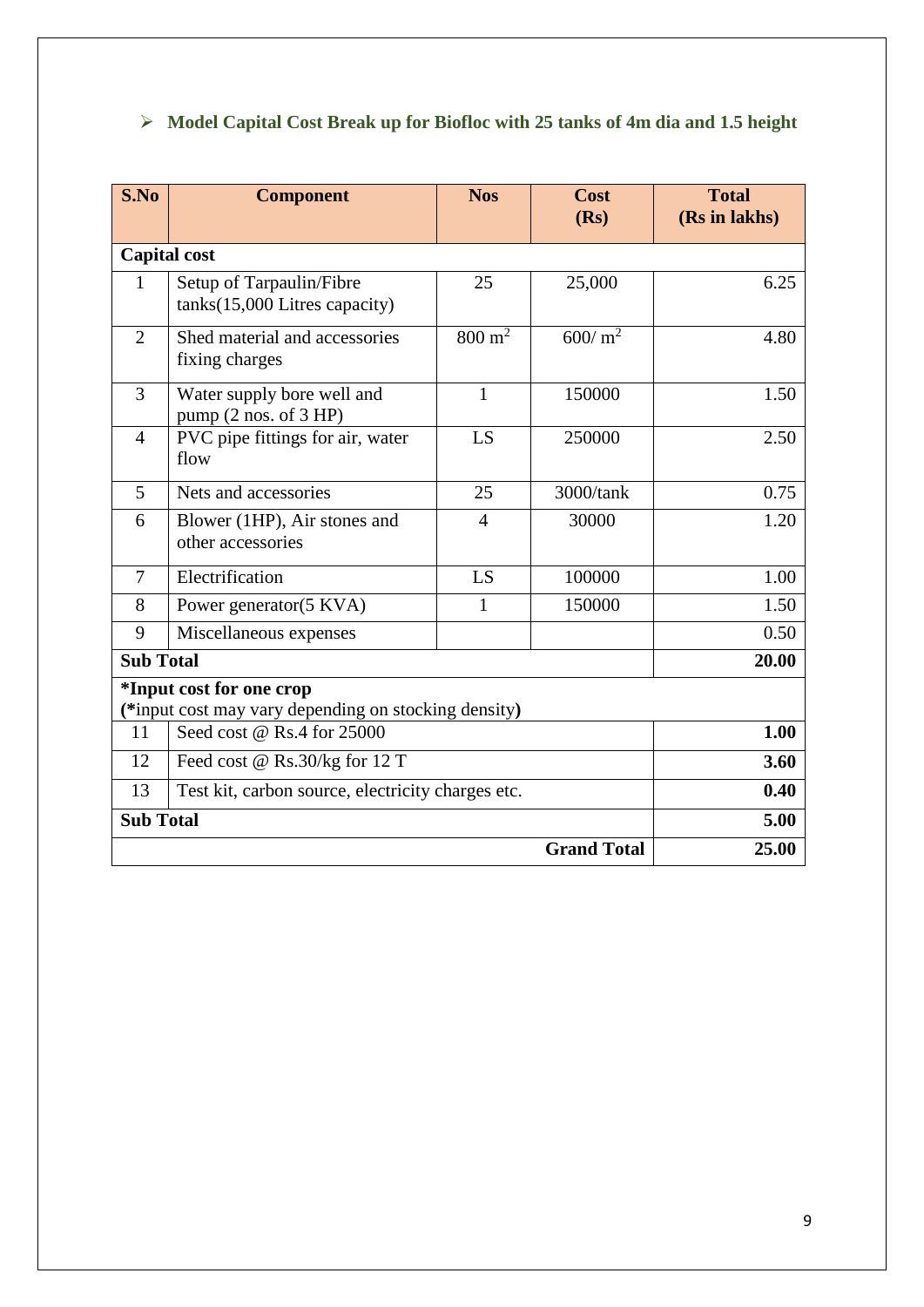## **Model Cost Break up for Construction of Biofloc ponds for Brackish water/ Saline/ Alkaline areas including inputs of Rs. 8 lakhs/0.1Ha**

|                | <b>Capital cost</b>                                                             |               |  |  |
|----------------|---------------------------------------------------------------------------------|---------------|--|--|
| S.No           | <b>Component</b>                                                                | <b>Total</b>  |  |  |
|                |                                                                                 | (Rs in lakhs) |  |  |
| $\mathbf{1}$   | Earth work excavation and construction of bund                                  | 0.50          |  |  |
| $\overline{2}$ | Polyethylene lining                                                             | 1.50          |  |  |
| 3              | Inlet, outlet and central drainage system                                       | 0.50          |  |  |
| $\overline{4}$ | PVC pipe fittings for air, water flow                                           | 0.50          |  |  |
| 5              | Pump house-100sqf                                                               | 1.00          |  |  |
| 6              | Pumps-1 nos. 3 HP                                                               | 0.30          |  |  |
| $\overline{7}$ | Aerator-4 nos. @Rs.25,000                                                       | 0.70          |  |  |
| 8              | Air Blower                                                                      | 0.30          |  |  |
| 9              | <b>Aeration</b> tubes                                                           | 0.30          |  |  |
| 10             | Generator set 10 KVA                                                            | 2.00          |  |  |
| 11             | Net, Imhoff cone, weighing balance, water testing kits and other<br>accessories | 0.30          |  |  |
| 12             | Bio security Measure-Bird net, crab net                                         | 0.20          |  |  |
| 13             | Electrification L.S.                                                            | 0.50          |  |  |
| 14             | Watchman shed-10sqf                                                             | 1.00          |  |  |
| 13             | Miscellaneous                                                                   | 0.40          |  |  |
| <b>Total</b>   |                                                                                 | 10.00         |  |  |

| <b>Input Costs</b> |                                          |                         |  |
|--------------------|------------------------------------------|-------------------------|--|
| Sl. No             | <b>Components</b>                        | <b>Total Amount (in</b> |  |
|                    |                                          | Lakhs)                  |  |
|                    | Seed cost $\omega$ Rs.0.40/pc for 300000 | 1.20                    |  |
|                    | Feed cost @ Rs.70/kg for 6MT             | 4.20                    |  |
| 3                  | Electricity and fuel                     | 1.00                    |  |
|                    | Harvesting charges                       | 0.20                    |  |
|                    | Miscellaneous/transportation etc         | 0.60                    |  |
|                    | <b>Total</b>                             | 8.00                    |  |

**Grand Total: Rs. 18 lakhs**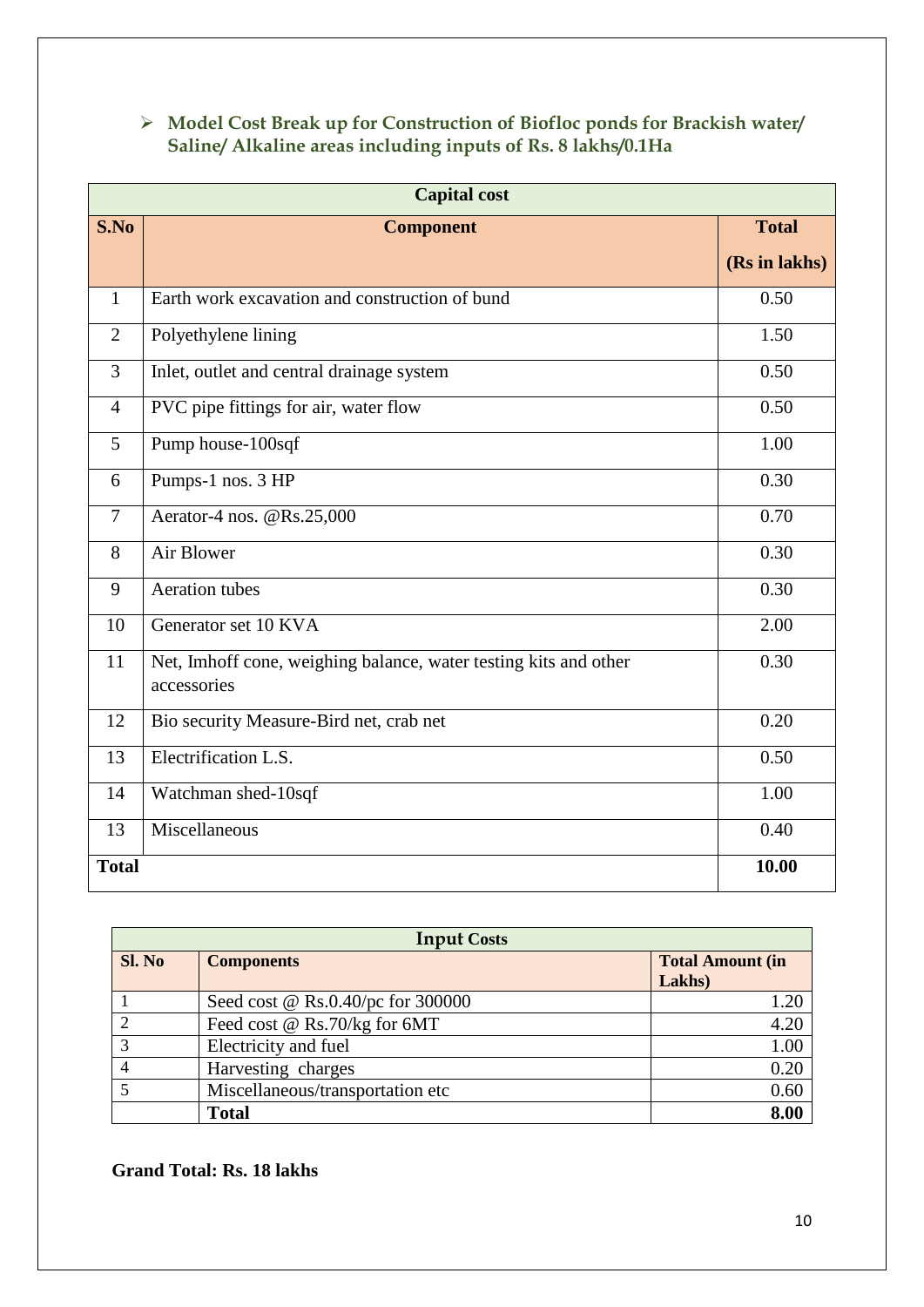**Model Cost Break up for Construction of Biofloc ponds for Freshwater areas including inputs of Rs. 4 lakhs/0.1Ha**

| Capital cost   |                                                                                 |               |  |
|----------------|---------------------------------------------------------------------------------|---------------|--|
| S.No           | <b>Component</b>                                                                | <b>Total</b>  |  |
|                |                                                                                 | (Rs in lakhs) |  |
| $\mathbf{1}$   | Earth work excavation and construction of bund                                  | 0.50          |  |
| $\overline{2}$ | Polyethylene lining                                                             | 1.50          |  |
| 3              | Inlet, outlet and central drainage system                                       | 0.50          |  |
| 4              | PVC pipe fittings for air, water flow                                           | 0.50          |  |
| 5              | Pump house-100sqf                                                               | 1.00          |  |
| 6              | Pumps-1 nos. 3 HP                                                               | 0.30          |  |
| 7              | Aerator-4 nos. @Rs.25,000                                                       | 1.00          |  |
| 8              | Air Blower                                                                      | 0.30          |  |
| 9              | Aeration tubes                                                                  | 0.30          |  |
| 10             | Generator set 10 KVA                                                            | 2.00          |  |
| 11             | Net, Imhoff cone, weighing balance, water testing kits and other<br>accessories | 0.30          |  |
| 12             | Bio security Measure-Bird net, crab net                                         | 0.20          |  |
| 13             | Electrification L.S.                                                            | 0.50          |  |
| 14             | Watchman shed-10sqf                                                             | 1.00          |  |
| 13             | Miscellaneous                                                                   | 0.10          |  |
| <b>Total</b>   |                                                                                 | 10.00         |  |

|                         | Input cost                             |                                |  |  |  |
|-------------------------|----------------------------------------|--------------------------------|--|--|--|
| Sl.                     | <b>Component</b>                       | <b>Total Amount (In Lakhs)</b> |  |  |  |
| $\overline{\mathbf{N}}$ |                                        |                                |  |  |  |
|                         | Seed cost @ $\text{Rs.3/pc}$ for 10500 | 0.30                           |  |  |  |
| $\overline{2}$          | Feed cost @ Rs.30/kg for 10MT          | 3.00                           |  |  |  |
| 3                       | Electricity and fuel                   | 0.70                           |  |  |  |
|                         | <b>Total</b>                           | 4.00                           |  |  |  |

**Grand total: Rs.14 Lakhs**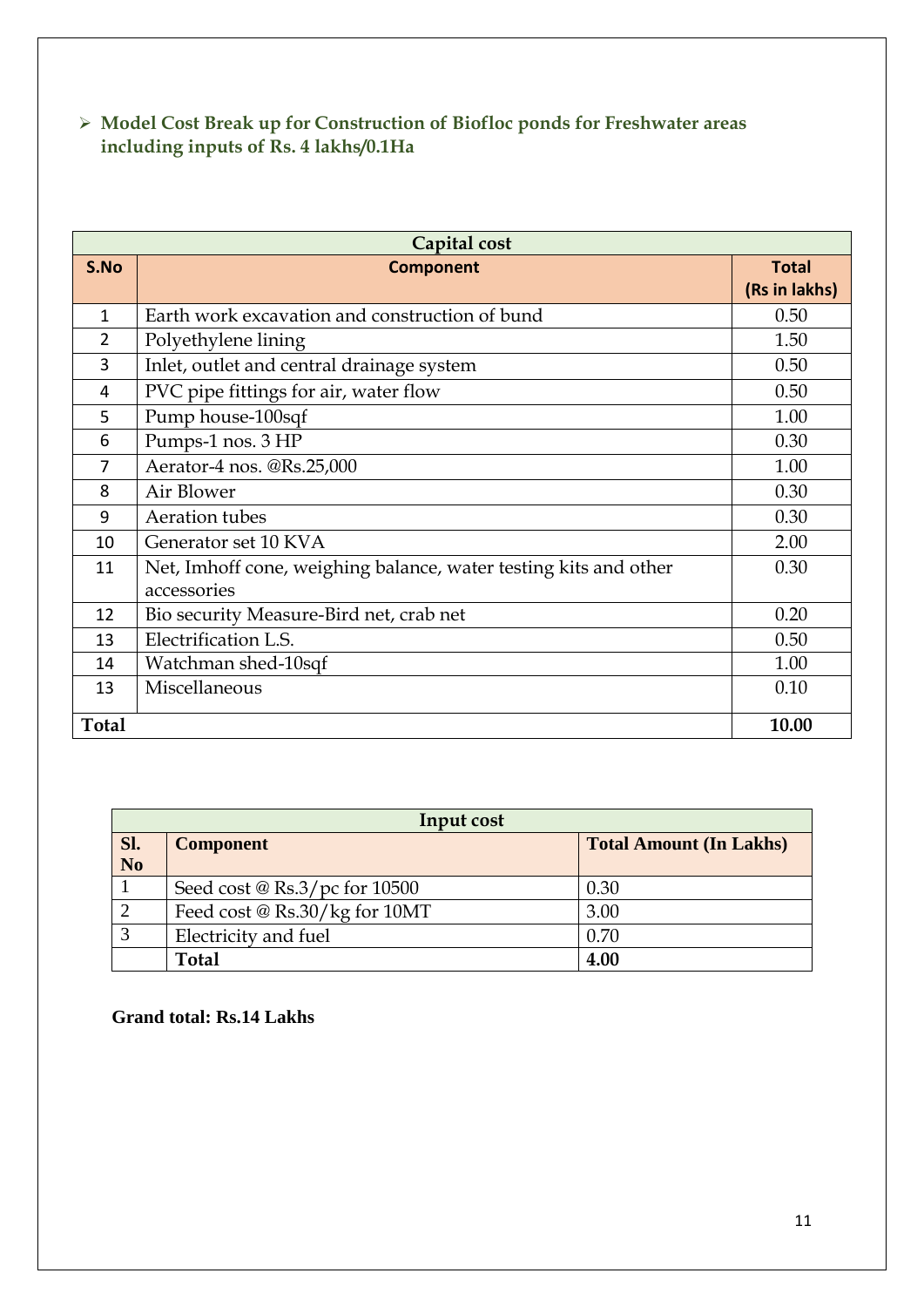## **Biofloc Scheme under PMMSY-**

|              | Beneficiary oriented sub-components and activities                                                             |           |                                |          |
|--------------|----------------------------------------------------------------------------------------------------------------|-----------|--------------------------------|----------|
| S.no.        | Sub-component and activities                                                                                   | Unit      | Unit<br>cost<br>(Rs.<br>Lakhs) | Page No. |
| $\mathbf{A}$ | Enhancement of production and productivity                                                                     |           |                                |          |
| 1            | Development of inland fisheries and aquaculture                                                                |           |                                |          |
| 1.11         | Construction of biofloc ponds for<br>brackish water/saline/alkaline areas<br>including inputs of rs.8 lakhs/ha | 0.1<br>ha | 18.00                          | 85-86    |
| 1.12         | Construction of biofloc ponds for<br>freshwater areas including inputs of rs.4<br>lakhs/ha                     | 0.1<br>ha | 14.00                          | 86-87    |
| 5            | <b>Technology infusion and adaptation</b>                                                                      |           |                                |          |
| 5.1          | Biofloc (50 tanks of 4m dia and 1.5<br>high) culture system.                                                   | (No)      | 50.00                          | 120      |
| 5.2          | Biofloc culture system (25 tanks of 4m<br>dia and 1.m                                                          | (No)      | 25.00                          | 120      |
| 5.3          | Biofloc (7 tanks of 4m dia and 1.5 high)<br>culture system                                                     | (No)      | 7.50                           | 121      |

## **How to avail subsidy?**

- $\triangleright$  Beneficiary needs to submit the project report (PR) along with required documents including documentary evidence of availability of requisite land (either own/registered lease document to the **concerned District Fisheries Office** for further process. In case of leased land, proper registered lease document for a period of 7(seven) years from the date of submission of SCP will have to be submitted.
- $\triangleright$  Project report (PR) with full justification & technical-economical details including the species to be cultured, capital cost and the recurring cost involved. Project report should also contain details of anticipated direct & indirect employment generation to local population, enhancement of fish production, specific time lines for implementation of project etc has to be furnished to DFO.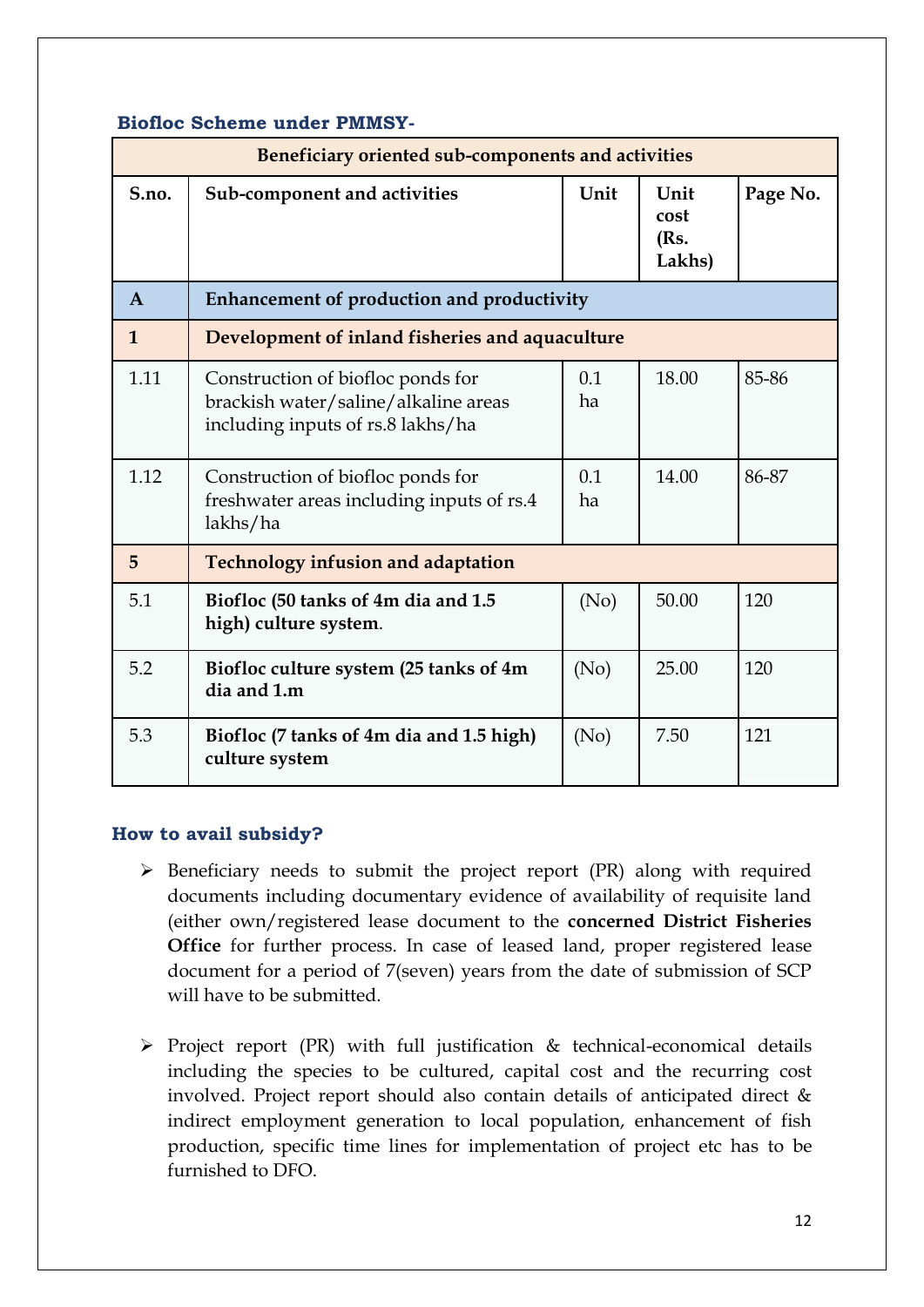- $\triangleright$  In case of Biofloc in Pond, the governmental assistance is restricted to (a) 2 units of 0.1 ha per individual beneficiary, (b) 2 units of 0.1 ha multiplied by the number of members of the group/society with a ceiling of 20 units of 0.1 ha per group/society in case of Groups of fishers and fish farmers i.e. fisher SHGs/Joint Liability Groups (JLGs)/Fisher Cooperatives etc. or those undertaken in a cluster/area approach.
- $\triangleright$  In case of Biofloc in tank, governmental assistance will be restricted to one unit of large or one unit of Medium or 1 of small BFT for individual beneficiary. Governmental assistance will be restricted to 2 units of large or 3 unit of Medium or 4 units of Small BFT per group/society in case they are taken up by Groups of fishers and fish farmers
- However, a cluster/area may have multiple groups/societies. As far as FFPOs/Cs are concerned, the modalities of implementation and upper ceiling on the total area eligible for support would be decided by the CAC.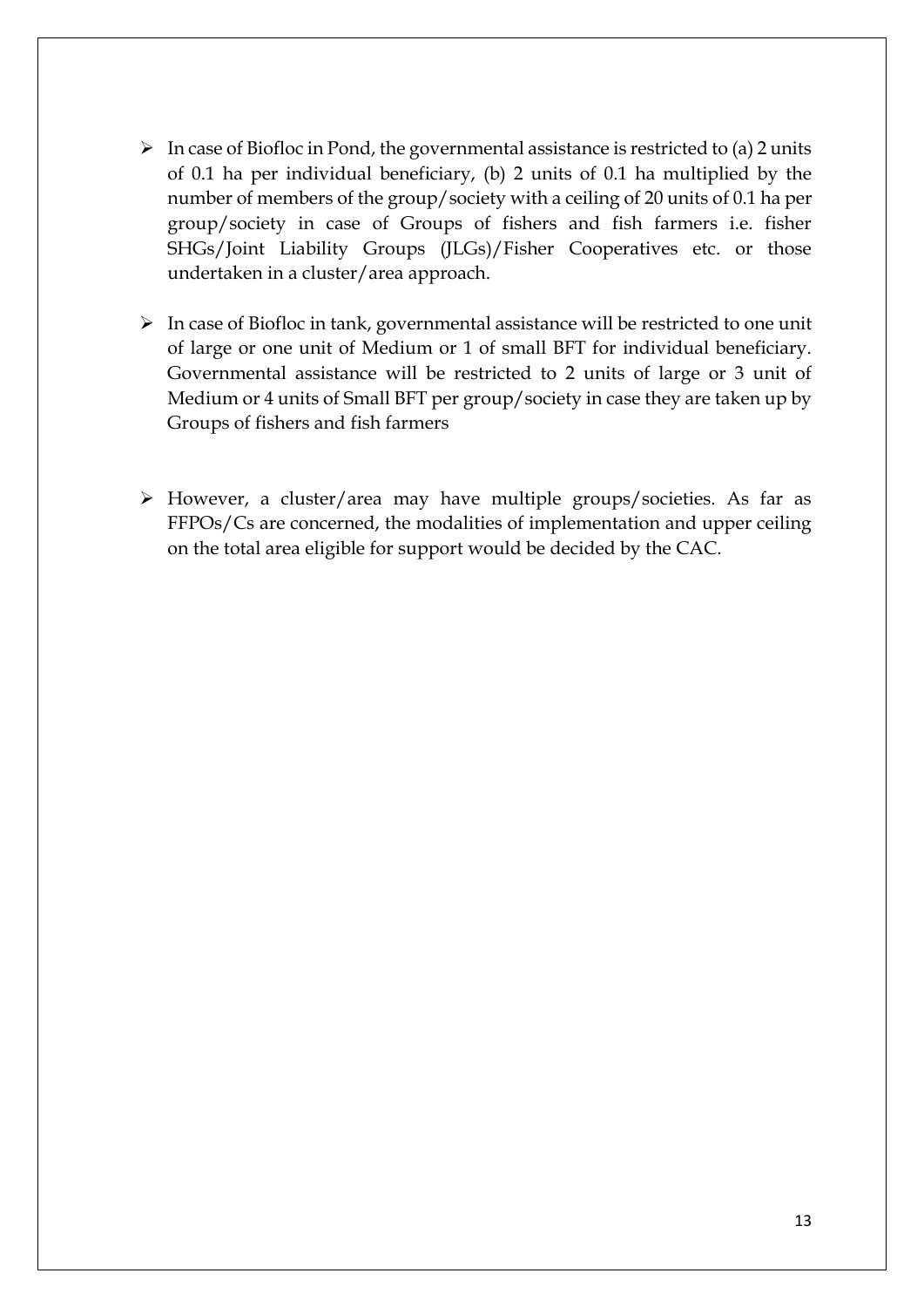### **Training/Technical Guidance:**

For Training and experience the below may be contacted:

Dr. Babitha Rani A. M. Senior Scientist, Division of Aquaculture, ICAR-CIFE, Yari Road, Pin, Off, Panch Marg, Versova, Andheri West, Mumbai, Maharashtra 400061 Mob: 9867315699 E-mail: babitarani@cife.edu.in

## **Successful Biofloc farmer: Following is one of the successful Biofloc farmer from the state Bihar-**

Mr. Rajeev Kumar Dheer Pidauli (Vill), Teghra (Tehsil) Begusarai-851133, Bihar Mob: 9472808491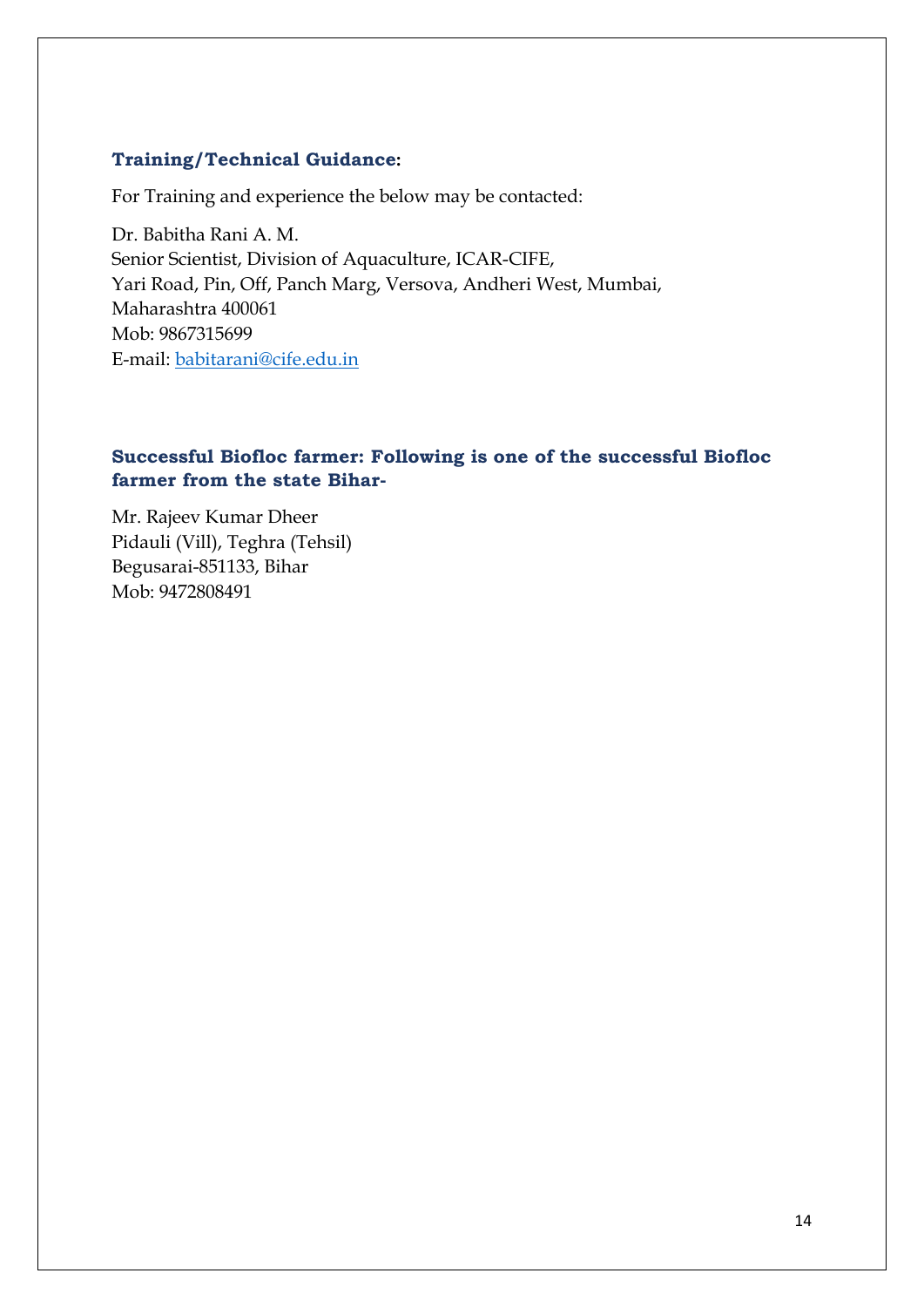# **Layout and Design**



## **Cross section of one tank**